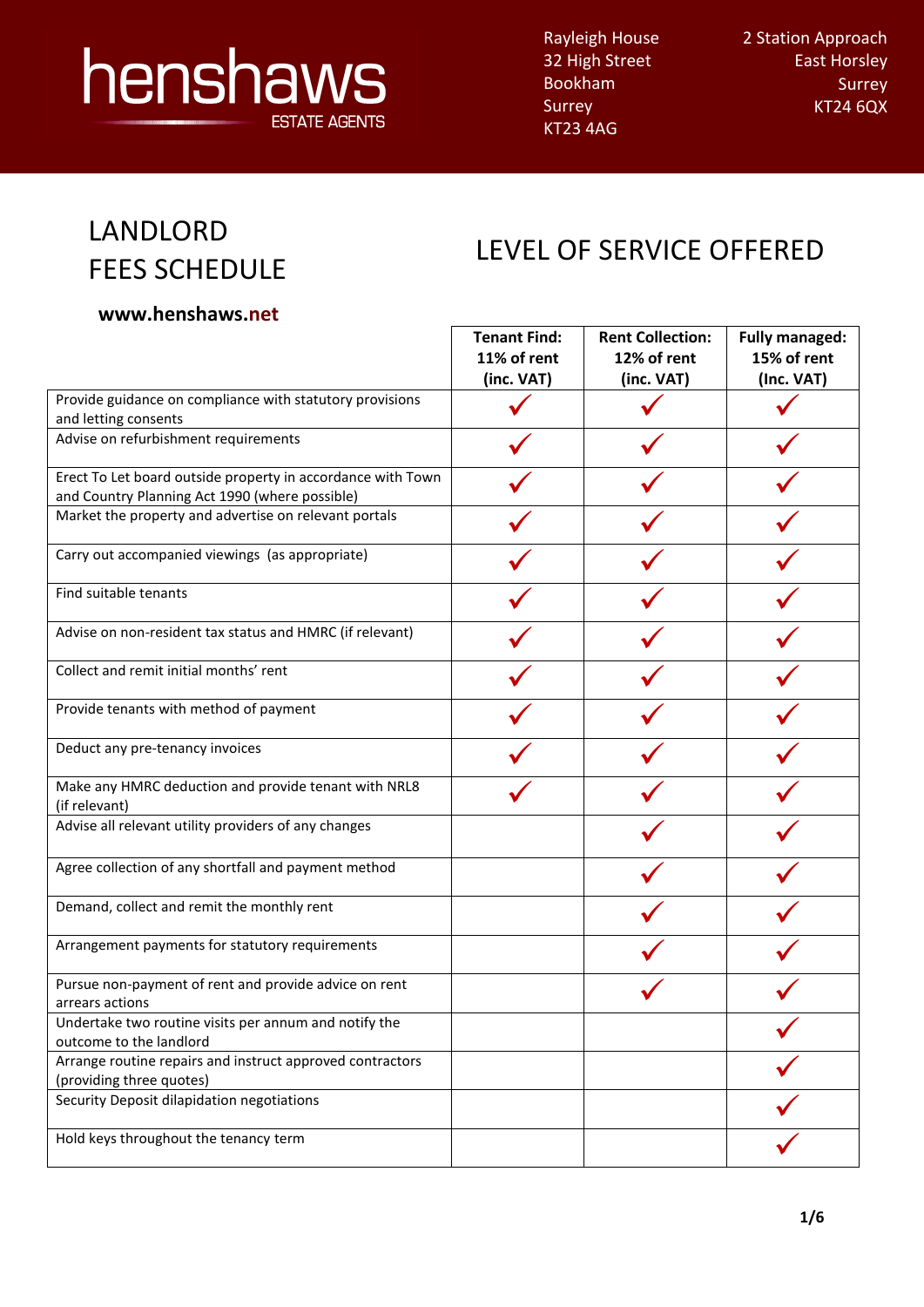

### ADDITIONAL NON-OPTIONAL FEES AND CHARGES **www.henshaws.net**

(All fees quoted are inclusive of VAT)

#### **PRE-TENANCY FEES (ALL SERVICE LEVELS)**

Arranging and facilitating statutory compliance(this is on addition to the costs of the item itself) if not provided on instruction or undertaken by the landlord:

| ٠                                                                                           | Energy Performance Certificate (EPC):                        | £120.00                                 |  |
|---------------------------------------------------------------------------------------------|--------------------------------------------------------------|-----------------------------------------|--|
|                                                                                             | Gas Safety Certificate (GSC)                                 | £78.00                                  |  |
|                                                                                             | <b>GSC plus Full Service</b>                                 | £144.99                                 |  |
|                                                                                             | Electrical Instalation Condition Report (EICR) Approx        | £250.00 - Dependent on size of property |  |
|                                                                                             | Portable Appliance Testing (PAT)                             | £120.00                                 |  |
|                                                                                             | Legionella Risk Assessment                                   | £126.00                                 |  |
|                                                                                             | Smoke alarms and Carbon Monoxide: Starting from              | £45.00                                  |  |
|                                                                                             | Additional key cutting: Cost of invoice plus                 | £12.00                                  |  |
| $\bullet$                                                                                   | Shopping Fee: Cost of invoice plus                           | £42.00                                  |  |
|                                                                                             | Local Authority licensing application                        | £120.00                                 |  |
| Refurbishment Fee: For refurbishments over £1,000 - 12% charged on the balance<br>$\bullet$ |                                                              |                                         |  |
|                                                                                             | <b>START OF TENANCY FEES:</b>                                |                                         |  |
| $\bullet$                                                                                   | Set up Fees                                                  | £400.00                                 |  |
|                                                                                             | (Includes Referencing for up to two tenants,                 |                                         |  |
|                                                                                             | ID checks, Right - to - Rent check, financial credit checks, |                                         |  |
|                                                                                             | Obtaining references from current employers/landlords etc.   |                                         |  |
|                                                                                             | Drawing up and arranging the signing of the tenancy          |                                         |  |
|                                                                                             | Agreement)                                                   |                                         |  |
|                                                                                             | <b>Additional Tenant Referencing Fees</b>                    | £42.00 (per tenant)                     |  |
|                                                                                             | <b>Guarantor Fees</b>                                        | £42.00 (per guarantor)                  |  |
|                                                                                             | <b>DURING TENANCY FEES:</b>                                  |                                         |  |
|                                                                                             | <b>Deposit Registration Fees</b>                             | £60.00                                  |  |
|                                                                                             | (includes - Register landlord and tenant details to the      |                                         |  |
|                                                                                             | Tenancy Deposit Scheme. Provide the tenant and landlord      |                                         |  |
|                                                                                             | with the Deposit Certificate and Prescribed Information      |                                         |  |
|                                                                                             | within 30 days of the tenancy start date)                    |                                         |  |
|                                                                                             | Inventory/check in charge - SEE SEPARATE SCHEDULE            |                                         |  |
| $\bullet$                                                                                   | Accompanied Check-in Fees                                    | £120.00                                 |  |
|                                                                                             | Additional property visits during tenancy                    | £72.00                                  |  |
|                                                                                             | <b>Tenancy renewal Fees</b>                                  | £72.00<br>2/6                           |  |
|                                                                                             |                                                              |                                         |  |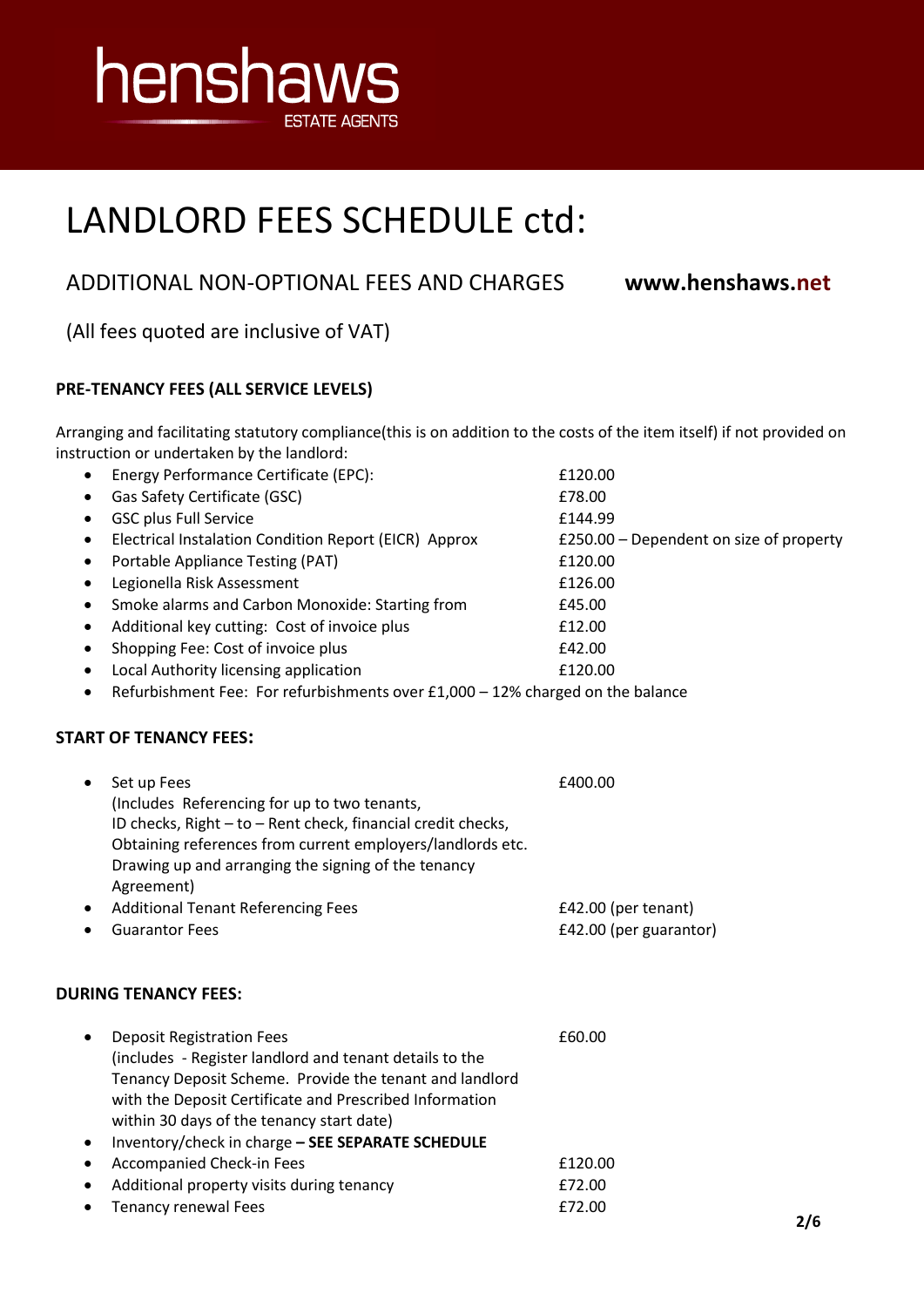

| ADDITIONAL NON-OPTIONAL FEES AND CHARGES                                                                                                                                                                                                                                      | www.henshaws.net                               |
|-------------------------------------------------------------------------------------------------------------------------------------------------------------------------------------------------------------------------------------------------------------------------------|------------------------------------------------|
| (All fees quoted are inclusive of VAT)                                                                                                                                                                                                                                        |                                                |
| <b>DURING TENANCY FEES - continued</b>                                                                                                                                                                                                                                        |                                                |
| Re-registration to Tenancy Deposit Scheme (TDS)<br>$\bullet$<br>Right to Rent follow up checks<br>$\bullet$                                                                                                                                                                   | £42.00<br>£42.00                               |
| <b>END OF TENANCY FEES:</b>                                                                                                                                                                                                                                                   |                                                |
| Serving Section 8 or Section 21 notices<br>٠<br>Check-out Fee (SEE SEPARATE SCHEDULE)<br>$\bullet$<br>Accompanied check-out Fee<br>٠<br><b>Tenancy Deposit Return</b><br>$\bullet$<br>(Let only/Rent demand Service - if requested to<br>Negotiate the return of the deposit) | £72.00<br>£120.00<br>£120.00                   |
| <b>OTHER FEES AND CHARGES:</b>                                                                                                                                                                                                                                                |                                                |
| Vacant Property Management (per visit)<br>٠<br>Management Take Over Fee<br>$\bullet$<br>Landlord Withdrawal Fee<br>$\bullet$                                                                                                                                                  | £72.00<br>£120.00<br>three months rental fee   |
| <b>FINACIAL CHARGES:</b>                                                                                                                                                                                                                                                      |                                                |
| Interest on unpaid commission<br>$\bullet$<br>(from due date until paid)<br>Submission of Non-Resident Landlords receipts to HMRC<br>$\bullet$<br>(if not in receipt of Non-Resident Landlord Status)<br>On a quarterly basis                                                 | 4% above Bank Base Rate<br>£72.00              |
| Duplicate copies of Rental Statements<br><b>Legal Proceedings</b><br>$\bullet$<br>(should Henshaws Estate Agents be required to assist)                                                                                                                                       | $£10.00 - per statement$<br>£144.00 - per hour |
| <b>Attendance at Court</b><br>$\bullet$<br>(should Henshaws Estate Agents be required to assist)<br>Landlords Buildings and/or Contents Insurance Claim<br>٠                                                                                                                  | £264.00 - per hour<br>$£144.00 - per hour$     |
|                                                                                                                                                                                                                                                                               |                                                |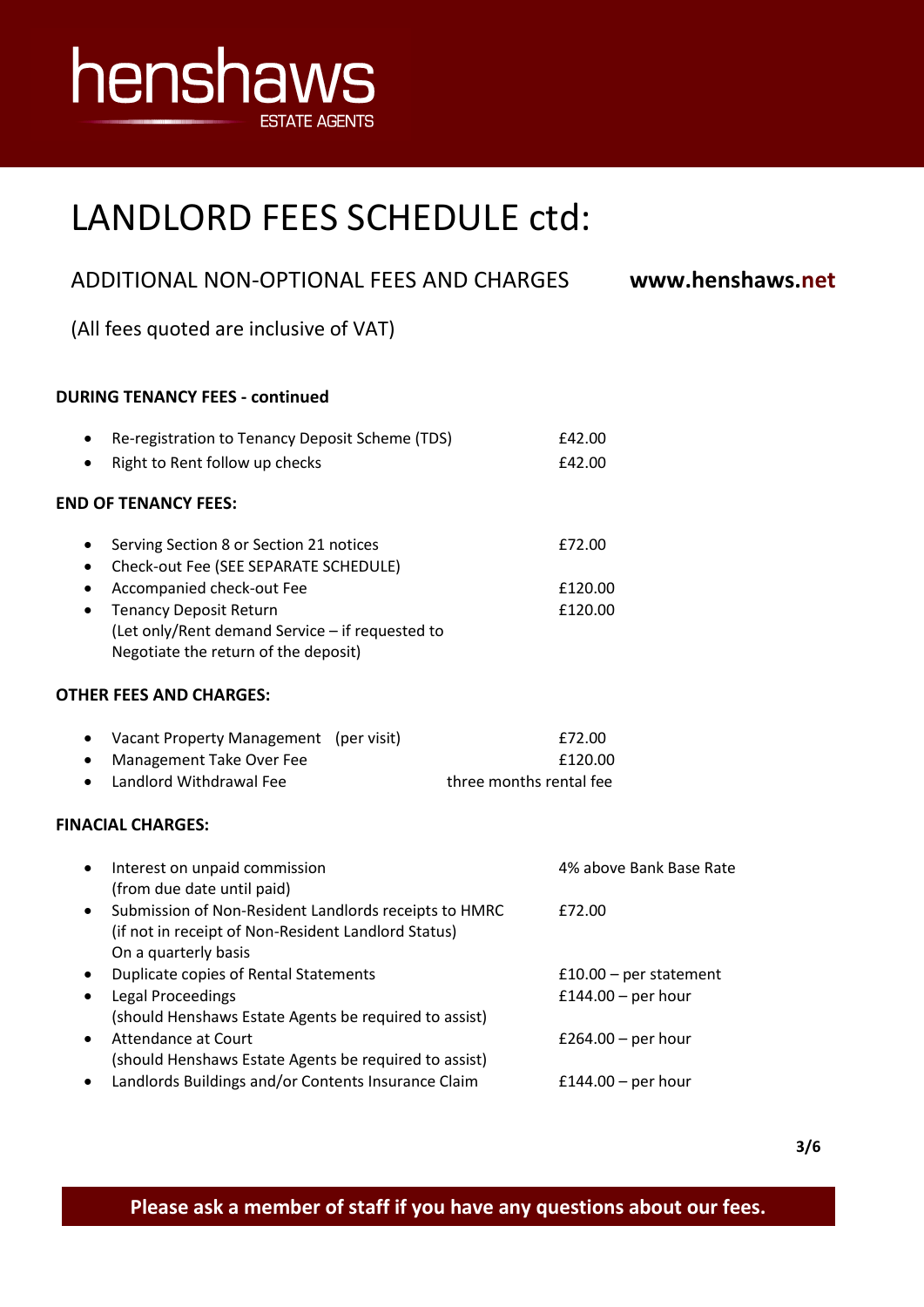

INVENTORY FEES **www.henshaws.net**

(All fees quoted are inclusive of VAT)

| <b>PROPERTY</b>                                | <b>SERVICE</b>        | <b>UNFURNISHED</b> | <b>FURNISHED</b> |
|------------------------------------------------|-----------------------|--------------------|------------------|
| *Studio/One bed                                | <b>Inventory Make</b> | £114.00            | £132.00          |
| Uo to:                                         | Check-in              | £96.00             | £108.00          |
| 1 hallway<br>1 reception                       | **Inventory Update    | £66.00             | £66.00           |
| 1 bathroom/en-suite/WC<br>1 kitchen            | Check-out             | £108.00            | £132.00          |
| *Two Bedroom                                   | <b>Inventory Make</b> | £138.00            | £162.00          |
| Up to:                                         | Check-in              | £120.00            | £126.00          |
| 1 hallway<br>1 reception                       | **Inventory Update    | £66.00             | £66.00           |
| 2 bathrooms/en-suite/WC<br>1 kitchen           | Check-out             | £132.00            | £150.00          |
| *Three Bedroom                                 | <b>Inventory Make</b> | £156.00            | £186.00          |
| Up to:                                         | Check-in              | £132.00            | £138.00          |
| 1 hallway<br>2 reception                       | **Inventory Update    | £66.00             | £66.00           |
| 2 bathrooms/en-suite/WC<br>1 kitchen           | Check-out             | £150.00            | £168.00          |
| *Four Bedroom                                  | <b>Inventory Make</b> | £210.00            | £228.00          |
| Up to:                                         | Check-in              | £150.00            | £180.00          |
| 1 hallway<br>2 reception                       | **Inventory Update    | £66.00             | £66.00           |
| 3 bathrooms/en-suite/WC<br>1 kitchen & utility | Check-out             | £192.00            | £210.00          |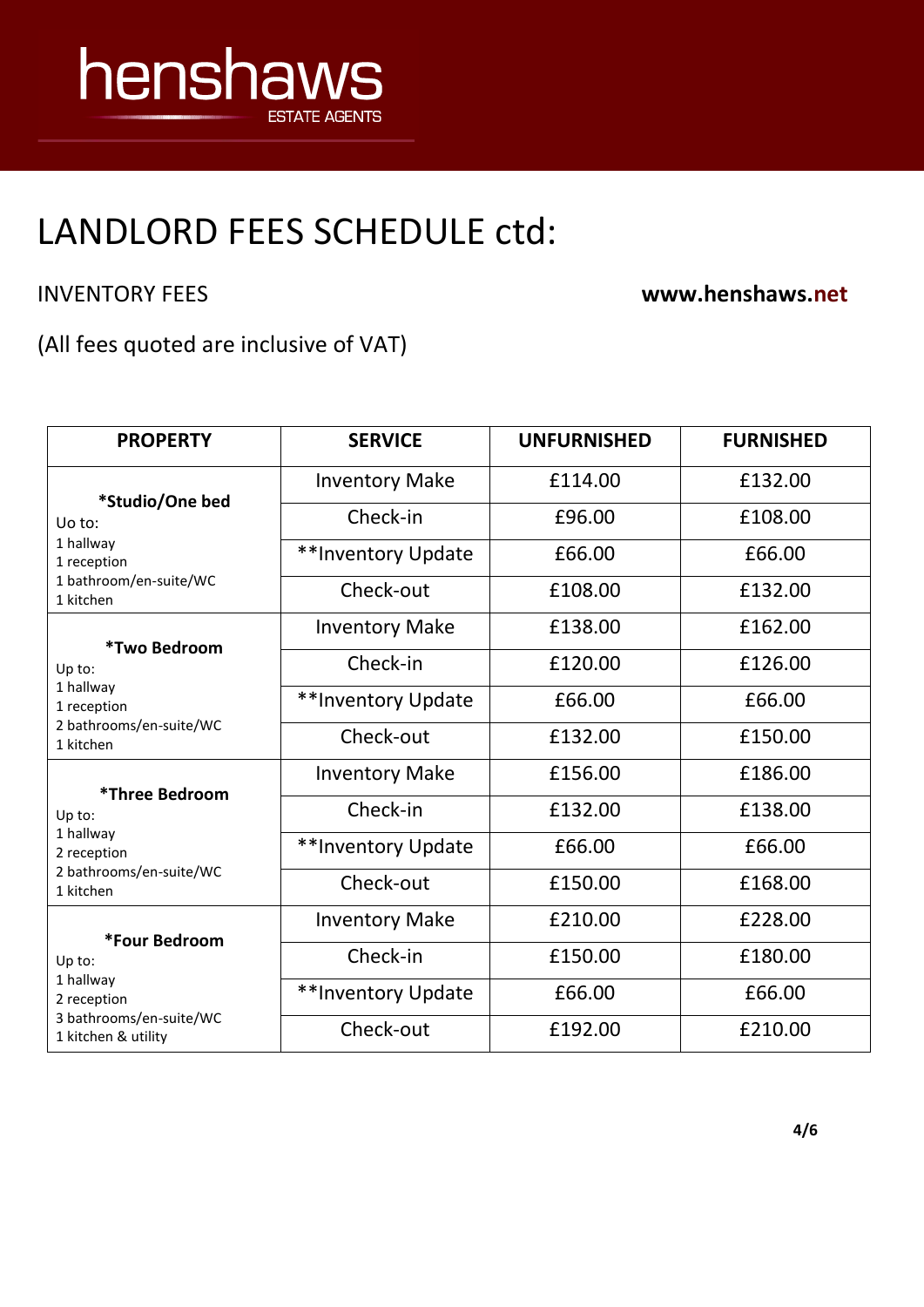

### INVENTORY FEES ctd: **www.henshaws.net**

### (All fees quoted are inclusive of VAT)

| *Five Bedroom                                  | <b>Inventory Make</b> | £234.00 | £252.00 |
|------------------------------------------------|-----------------------|---------|---------|
| Up to:                                         | Check-in              | £168.00 | £198.00 |
| 1 hallway<br>2 reception                       | **Inventory Update    | £66.00  | £66.00  |
| 3 bathrooms/en-suite/WC<br>1 kitchen & utiltiy | Check-out             | £216.00 | £234.00 |
| *Six Bedroom                                   | <b>Inventory Make</b> | £258.00 | £276.00 |
| Up to:                                         | Check-in              | £186.00 | £216.00 |
| 1 hallway<br>2 recption                        | **Inventory Update    | £66.00  | £66.00  |
| 3 bathrooms/en-suite/WC<br>1 kitchen & utlity  | Check-out             | £240.00 | £258.00 |

- For additional rooms above standard property sizes mentioned above, please add £12.00 to the unfurnished price, and £18.00 per room to the furnished price (inv, Check-In & Check-Out). Passages. Stairs, landings, cupbards are not charged extra and are included in the above prices. Other undefined rooms not mentioned above could be seen as additional rooms and charged extra
- All reports will be provided via email & are also available online viaour Property Inventory Management System (PIMS)
- All costs are subject to change
- \* Inventory update prices applicable when combined with Check-In

### **CLIENT MONEY PROTECTION:**

### **INDEPENDENT REDRESS:**

### **[www.propertymark.co.uk](http://www.propertymark.co.uk/)**



### **[www.tpos.co.uk](http://www.tpos.co.uk/)**